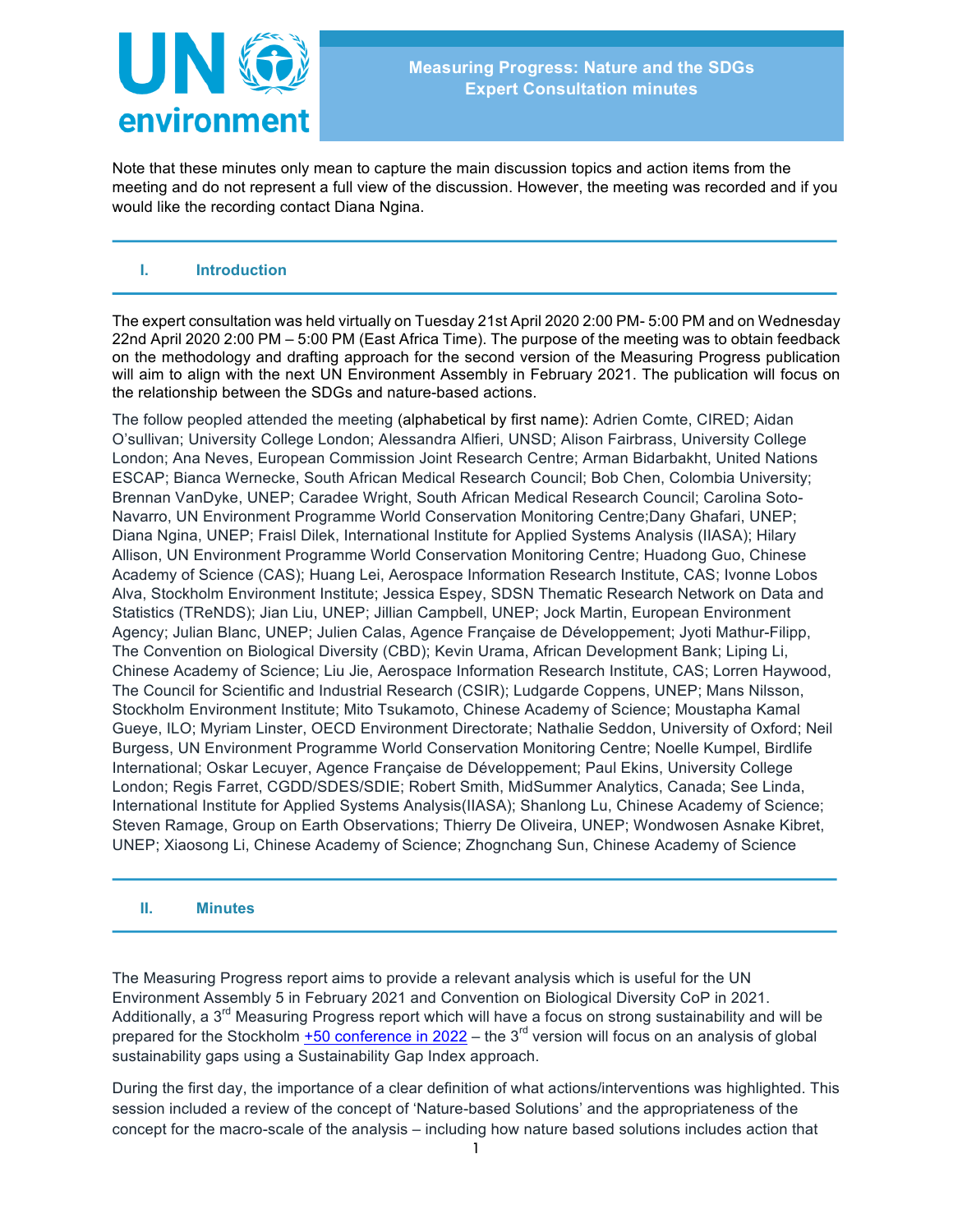nature takes without an intervention. The group supported an alternative concept of nature-based action that was proposed. The approach taken so far to identify SDG indicators for the analysis of the report and the proposed statistical methodology for investigating relationships between Pro-nature Actions and environmental and socio-economic outcomes was presented. The methodology will include options for combining related indicators for the statistical analysis, comparing groups and stratifying data, identifying outlier countries and the need to include additional variables in the analysis to account for factors that may influence the relationships.

The discussion on definitions and scope of the report concluded that:

- The report should aim to use the DPSIR framework and link with the post-2020 biodiversity framework work (noting that the DPSIR was also used in the GEO-6).
- There is a need to develop a method for mapping out indirect causal chains using a theory of change, such as impacts of gender equality actions – which may have an intrinsic benefit even if there is not a clear link with nature-based action.
- The lack of environmental state SDG indicators was noted and it was suggested to supplement this with other sources of data, such as from the recent IPBES Global Assessment and from the CBD, while at the same time ensuring that any additional indicators are linked back to the SDG targets. Big data, spatial data and other indicator initiatives could also provide supplementary sources of information for the analysis and these can be developed through the partnership with CAS (as CAS is directly involved in the generation of this report).
- Including 'anti-nature' or nature-negative actions SDG indicators, such as on economic growth, that conflict with positive environmental outcomes. (The term nature positive action could also be used as the corollary.)
- It was agreed to define 'actions' as interventions that countries or other stakeholders make (like policy development, funding or other mechanisms) using a liberal definition of actions that we investigate. It was suggested that this could be further expanded as 'nature-based actions that lead to sustainability'.
- There was general consensus of the need to look at interactions and synergies across the SDGs. This would require taking a step back to include the broad drivers of change--population, development, climate, etc. in the analysis with the SDG indicator framework as a lens on the overall change in pressures, state, and response.
- It was suggested to align with the 4 levers and 6 entry points for achieving the SDGs identified in the Global Sustainable Development Report 2019, which will increase it's relevance to the High Level Political Forum on Sustainable Development (HLPF) and bring the work on nature closer to the global policy discussions that happen at the HLPF.
- Given the current situation, the context of the COVID-19 pandemic should not be ignored in the report, perhaps by considering where impacts will be captured by the SDG indicators.

The following presentations on relevant initiatives were presented during the end of the first and beginning of the second day:

- An index of strong sustainability presented by Paul Ekins (UCL). He discussed Strong Sustainability definitions and the Sustainability Gap approach.
- CBD post-2020 timeline from Jyoti Mather-Filipp, CBD Secretariat who highlighted the development of a measurement framework, including indicators that is being developed. She highlighted the publication of a document on  $25<sup>th</sup>$  of May that will be made available for review, which will include their proposed indicators to monitor the post-2020 goals and targets. The post-2020 monitoring framework will be adopted at COP15.
- Multi-dimensional Biodiversity Index and other biodiversity related work Hilary Allison and Carolina Soto-Navarro, UNEP-WCMC. They discussed their work on the Biodiversity Indicators Partnership initiative which is a Coalition of support for the CBD. They have assessed 161 indicators for use in the post-2020 monitoring framework. Also presented their work on a Multidimensional Biodiversity Index which takes an approach of biodiversity for nature as a stock, and biodiversity for people as a flow.